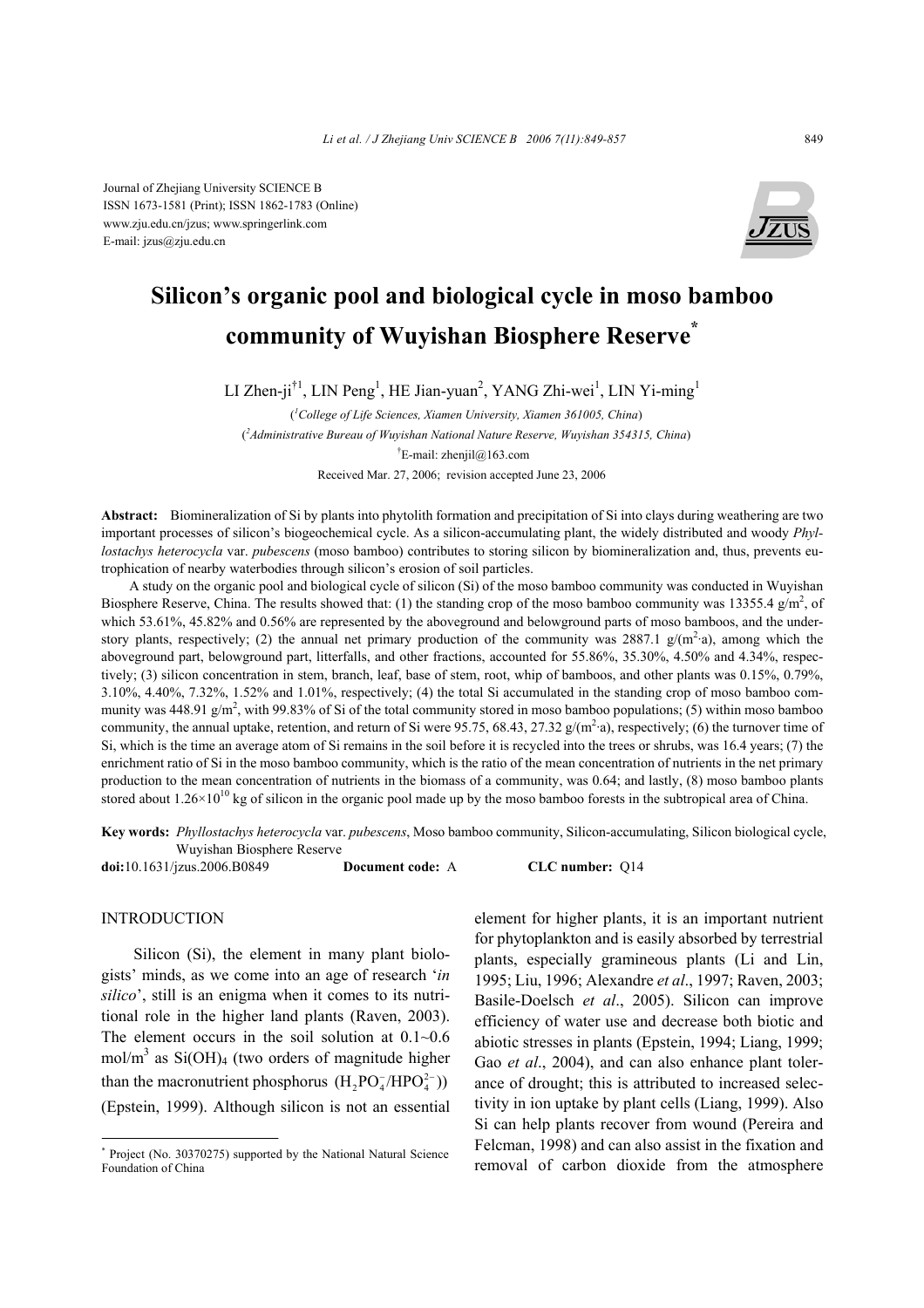through its weathering (Berner, 1997; Liese, 2001; Graetz and Skjemstad, 2003; Derry *et al*., 2005). But the continental cycle of silicon is not well known and the attempts to associate Si with metabolic or physiological activities have been inconclusive (Epstein, 1994; Liang, 1999; Basile-Doelsch *et al*., 2005).

Basile-Doelsch *et al*.(2005) suggested that the re-precipitation of quartz plays an important role in the biogeochemical cycle of silicon. Traditionally, two processes that fractionate Si isotopes have been suspected: biomineralization of Si by plants into phytolith formation and precipitation of Si into clays during weathering (Basile-Doelsch *et al*., 2005). Among different plants, the gramineous plants have been classified as silicon-accumulators (Takahashi and Miyake, 1976; Li and Lin, 1995; de Bakker *et al*., 1999). *Phyllostachys heterocycla* (Carr.) Matsum. var. *pubescens* (Mazet) Owhi (moso bamboo), a typical silicon-accumulating plant, is widely distributed in China.

Moso bamboo community is an important forest type dominated by woody and silicon-rich bamboos (Poaceae) and is distributed widely from Taiwan in the east to Sichuan in the west, from Guangdong in the south to Henan in the north, and from plain to mountain (Wu, 1980; Chen, 1984). We proposed that the moso bamboo community is an important organic silicon pool in terrestrial ecosystem. Here we focus on it with case study conducted at one of the central areas of its overall distribution range—Wuyishan Biosphere Reserve.

## SITE DESCRIPTION

Wuyishan Biosphere Reserve locates in the northern part of the subtropical province of Fujian in China, covers a total area of  $56527 \text{ hm}^2$  (Fig.1). The reserve has been well known for its ecosystem diversity and also its species and genetic richness for plants, insects, birds and reptiles (Li *et al*., 2004). It became a national nature reserve in China in 1979, and was accepted as a MAB Reserve by UNESCO in 1987. Because of its lofty peaks and deep gorges, this area provided habitats for many vegetation types and is characterized by abundant biodiversity (Lin and Ye, 1993).

The study site (27°42′ N, 117°41′ E), Dazhulan in Wuyishan Biosphere Reserve, has mountainous topography, southeast-facing slope of 20°, and altitude of 1100 m (Fig.1). Evergreen broadleaved and moso bamboo forests dominated the natural areas at low altitudes in this subtropical region (Wu, 1980; Lin, 1986).

The moso bamboo (*Phyllostachys heterocycla*  var. *pubescens*) community is a natural vegetation dominated by mature moso bamboo plants (i.e., 14~20 cm dbh (diameter breast high), 17.5 m in mean height) with density of 1900 individuals/ $\text{hm}^2$ . The understory is fairly open, consisting of *Eurya nitida*, *Lindera aggregata*, *Liriope platyphylla*, *Dryopteris fuscipes*, *Alpinia japonica*, *Lonicera japonica*, *Millettia dielsiana*, and the seedlings of *Castanopsis eyrei*, *Cunninghamia lanceolata*, and *Cyclobalanopsis glauca*.





Fig.1 Location of research sites in Wuyishan Biosphere Reserve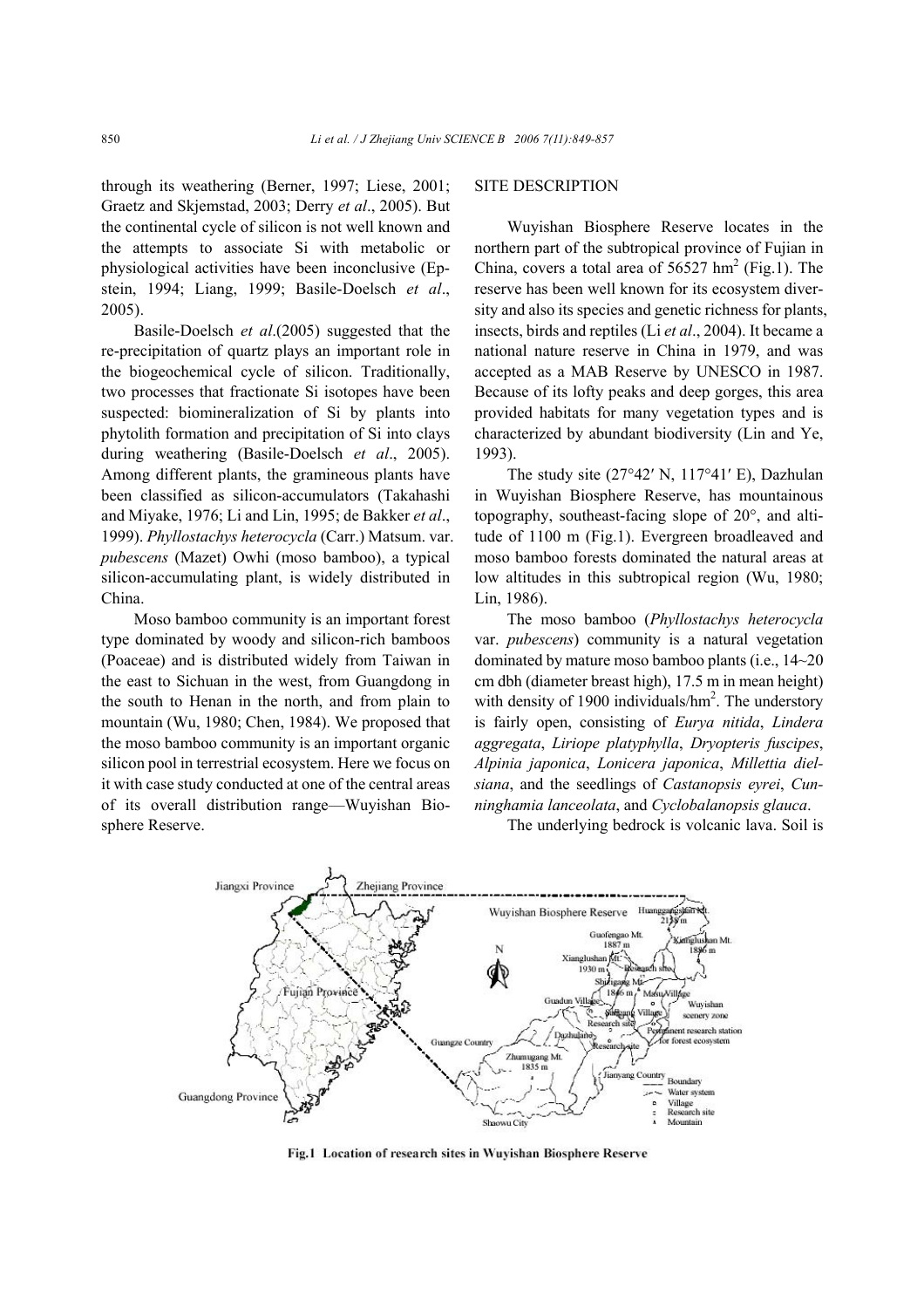characterized as mountain yellow earth, 50~110 cm in depth, and covered with a litter layer of 5 cm consisting of 4.52%~6.43% of soil organic matters with pH of 4.5~5.5.

The climate at the study site is monsoonal and subtropical maritime, with mean annual temperature of 12.8 °C; the monthly averages ranging from 5.6 °C in January to 21.7 °C in July. The annual relative humidity and rainfall are 86.6% and 2678.8 mm. The highest precipitation occurs in June (average of 1143 mm). Solar duration is 1434.3 h and the annual mean wind speed is 0.91 m/s (Li *et al*., 2000).

## MATERIALS AND METHODS

#### **Sampling methods**

1. Aboveground bamboo biomass

Aboveground bamboo biomass was calculated using forest inventory and regression techniques (Li *et al*., 1993). We established four 10 m×10 m plots at each site and measured the diameter breast high (dbh) of all bamboos and other woody trees that were greater than 2.5 cm in diameter. A total of 8 bamboo trees, i.e., two pieces each of one year growth, three years growth and five years growth with 12 cm (dbh), and one piece of bamboo tree with 10 cm and 14 cm each, were harvested for biomass measurement and for Si measurement in stems, branches, leaves, base of stem, root and whip. These measurements were converted to biomass using bamboo-specific equations derived from our studies in southern Fujian (Li *et al*., 1993). Understory plants and litter were sampled in another four plots measuring  $5 \text{ m} \times 5 \text{ m}$ . Subsamples were collected from homogenized component samples to determine the total dry mass at 70 °C.

2. Root biomass

Root and whip biomass were collected at every 10 cm interval of soil layer within a total depth of 110 cm in four random plots measuring  $1 \text{ m} \times 1 \text{ m}$  in each sampling plot (Li *et al*., 1993). Soil and root weights were measured as the subsamples were collected. Root materials were separated and washed. All roots and whips samples measuring  $\leq$  mm,  $2\neg$  mm,  $>$  5 mm diameter were collected and separated into live and dead fractions based on visual identification.

3. Net primary productivity (NPP)

We calculated NPP by the increases in biomass

plus the litter production, sheaths, production of understory plants and dead shoots (Li *et al*., 1993).

The increment of living bamboo plant biomass was converted to NPP using bamboo-specific equations derived from our studies in south Fujian (Li *et al*., 1993).

Litterfall was collected at 10 d intervals in 20 traps that measured  $1 \text{ m} \times 1 \text{ m}$  in size, randomly placed on the forest floor. The biomass increment for bamboo and the understory plants was calculated with species-specific equations (Li *et al*., 1993). The weight of masses of living and dead roots was taken from the core samples of soil removed from the four plots at every 10 cm interval.

Measurements of dead shoots were obtained in April from four random 5  $m \times 5$  m plots. These samples were oven dried at 70 °C to obtain a consistent dry weight. Biomass of the understory plants was estimated by harvesting seasonally also from another 4 random plots measuring 5 m×5 m.

4. Si content measurement

Each sample obtained for Si measurement was made up of about 250 g of composite plant materials consisting of the harvested uniform bamboos, litterfall, dead shoots and understory plants. All samples were dried at 70 °C and weighed to determine the mass per area (MA). Si content was measured by gravimetric method (Nayar *et al*., 1977).

#### **Calculation**

The calculation of turnover time, which is the average time the nutrient remains in the soil before it is recycled into the trees or shrubs, was achieved by the rate of the nutrients accumulating in the standing crop of a community and the mass of nutrients by annual return (Woodwell *et al*., 1975).

The enrichment ratio of nutrients refers to the ratio of the mean concentration of nutrients in the net primary production to the mean concentration of nutrients in the biomass of a community (Woodwell *et al*., 1975).

## RESULTS

## **Biomass and productivity in moso bamboo community**

1. Biomass and standing crop of moso bamboo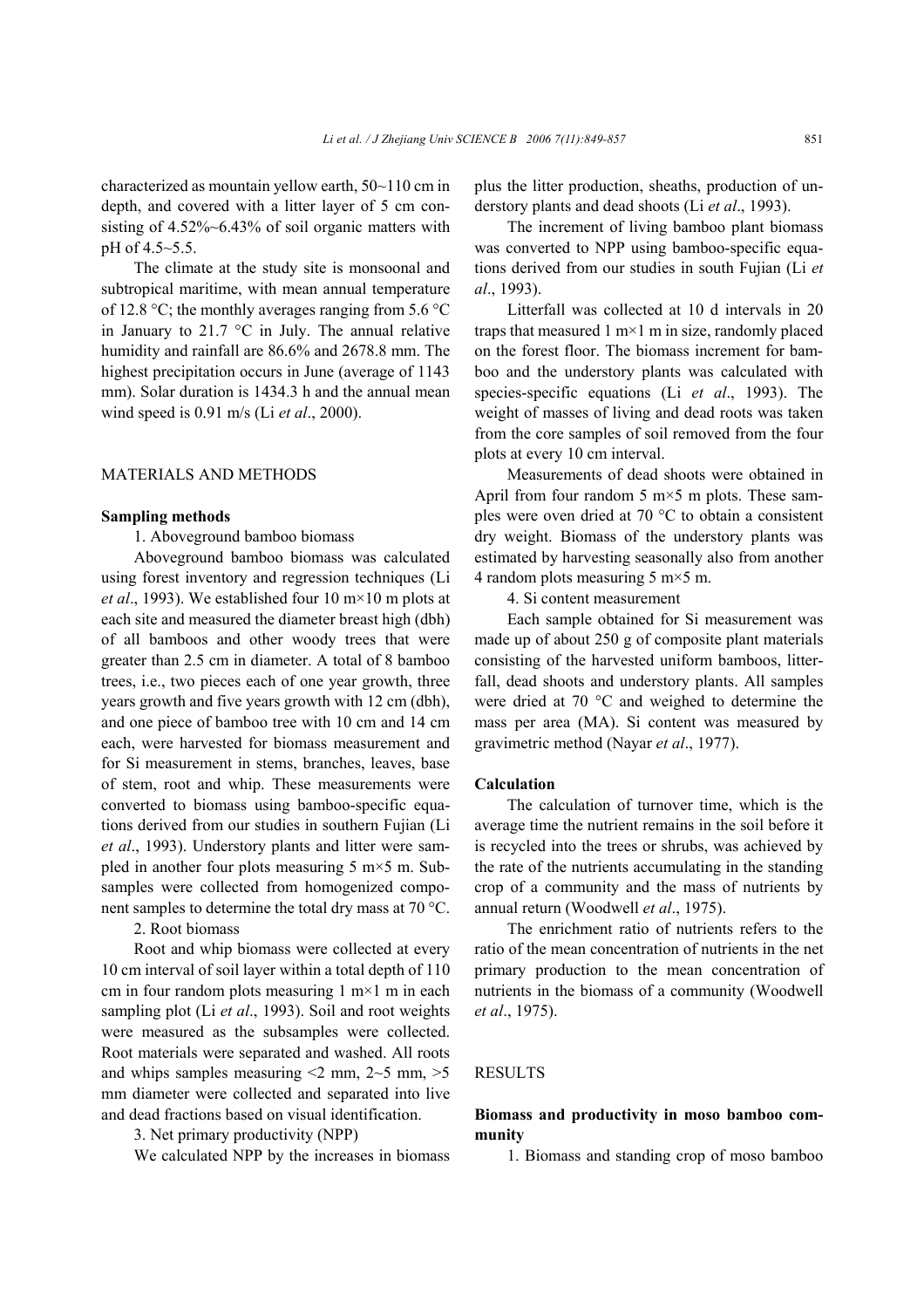community

The standing crop of the moso bamboo community was 13355.4  $g/m^2$ , of which, the aboveground part of the moso bamboo biomass was 7160  $g/m^2$ , representing 53.61%; the underground part of moso bamboo was  $6120 \text{ g/m}^2$ , representing 45.82%; and understory plants was 75.4  $g/m^2$ , representing only 0.56% (Fig.2).



**Fig.2 Biomass of moso bamboo community in Wuyishan Biosphere Reserve**

#### 2. Productivity of moso bamboo community

The annual net primary production of the moso bamboo community was calculated to be 2887.1  $g/(m^2 \cdot a)$ , in which, the aboveground part of moso bamboo plants contributed 55.86%, the belowground part, 35.30%, litterfalls, 4.50%, and other fractions, 4.34% (Table 1).

## **Silicon content and storage in moso bamboo community**

1. Silicon content in the biomass

The silicon concentration in stem, branch, leaf, base of stem, root, and whip of bamboos and other plants were calculated to be 0.15%, 0.79%, 3.10%, 4.40%, 7.32%, 1.52% and 1.01% respectively (Fig.3).



**Fig.3 Concentration of silicon in different organs of moso bamboo community in Wuyishan Biosphere Reserve** 

S: Stem; Br: Branch; L: Leaf; Bs: Base of stem; R: Root; W: Whip; U: Understory plants

#### 2. Silicon storage in moso bamboo community

Silicon mainly stored in roots compared to other organs of bamboos (Fig.4). The amount of Si stored in bamboos accounted for 99.83% of the total silicon accumulated to 448.91  $g/m^2$  in the moso bamboo community. In the bamboo plants, 79.41% is stored in root, and 11.08% in stem.

## **Retention, return and uptake of silicon in moso bamboo community**

In the moso bamboo community, silicon

| Fraction                            | Annual net primary production $(g/(m^2 \cdot a))$ | Percentage to total $(\% )$ |
|-------------------------------------|---------------------------------------------------|-----------------------------|
| Aboveground part of moso bamboo     | 1612.81                                           | 55.86                       |
| Underground part of moso bamboo     | 1079.25                                           | 35.30                       |
| Understory plants                   | 75.40                                             | 2.61                        |
| Litterfalls of moso bamboo          | 129.89                                            | 4.50                        |
| Dead bamboo shoots                  | 20.15                                             | 0.70                        |
| Sheaths of bamboo shoots            | 29.60                                             | 1.03                        |
| Total annual net primary production | 2887.10                                           | 100.00                      |

**Table 1 Annual net primary production of moso bamboo community in Wuyishan Biosphere Reserve**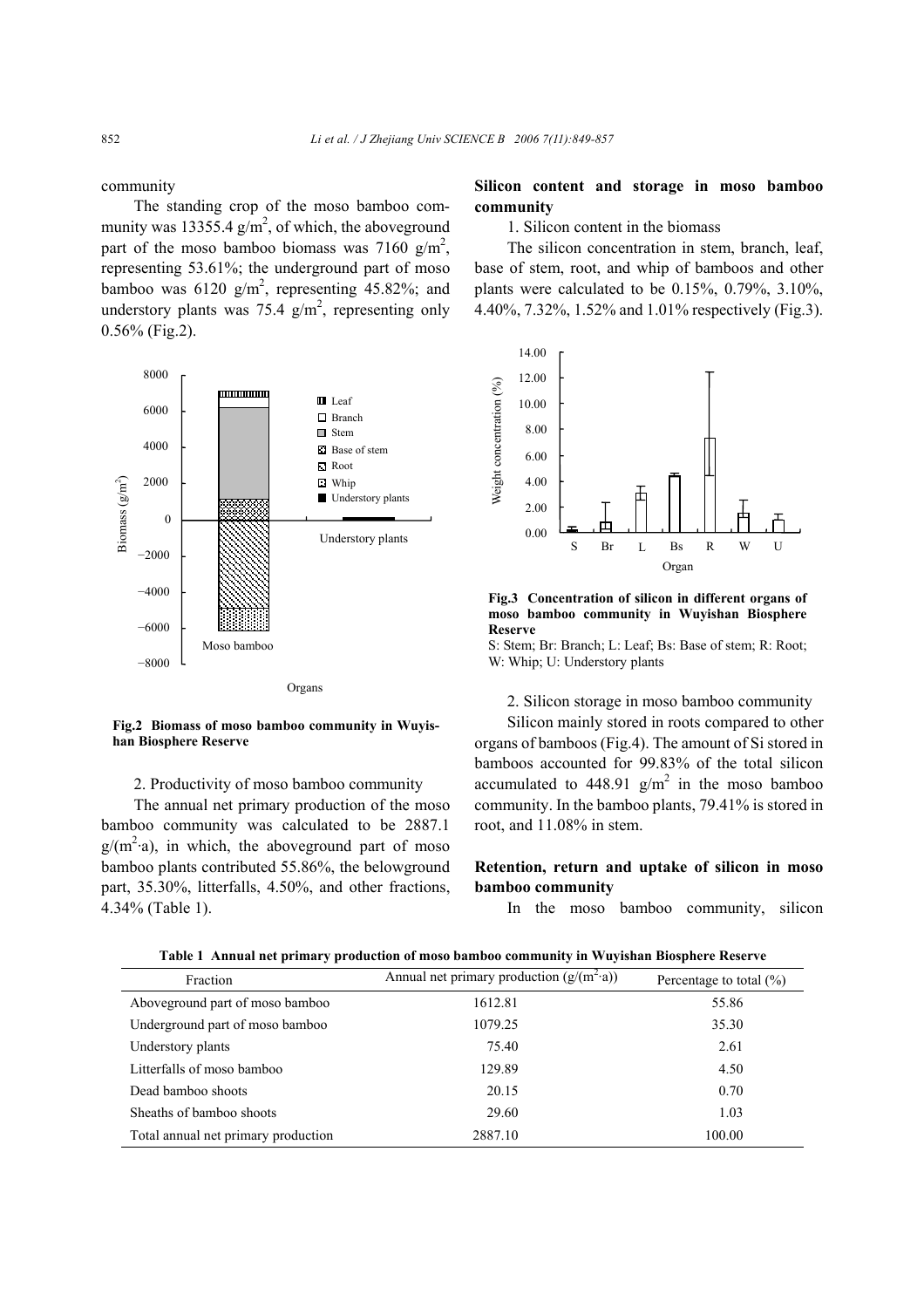retention was  $68.43 \text{ g/(m}^2 \text{·a)}$  (Table 2), return was 27.32  $g/(m^2 \cdot a)$  (Table 3) and uptake was 95.75  $g/(m^2 \cdot a)$ .

As indicated in Tables 2 and 3, 27.32  $g/(m^2 \cdot a)$ (33.37% of silicon absorbed by moso bamboo community) are returned to the soil.

# **Turnover time and enrichment ratio of Si in moso bamboo community**

For the Si element in moso bamboo community



Storage

**Fig.4 The storage (g/m<sup>2</sup> ) of silicon in different organs of moso bamboo in Wuyishan Biosphere Reserve**

of Wuyishan Biosphere Reserve, the turnover time was 16.4 years, and the enrichment ratio was 0.640. This means that Si does not accumulate long in the moso bamboo community.

## DISCUSSION

# **Biomass and productivity of moso bamboo community**

Comparing the biomass and NPP of moso bamboo communities obtained from different areas in China (Table 4), we can notice that the biomass changes significantly in different places due to the management and temperature factors. The higher standing crop calculation at Yixing, Jiangsu (Zhou, 1987), Fenghua, Zhejiang (Wen, 1990) and Chishui, Guizhou (Wu, 1983) is due to better management. At the center of the distribution range of moso bamboo communities, the amount of biomass changed from 12012 to 18240  $g/m^2$  due to good management practices (Huang *et al*., 1993). In the periphery of its

| Item                                | Stem    | Branch        | Leaf  | Base of stem | Whip   | Root   | Understory plants | Total   |
|-------------------------------------|---------|---------------|-------|--------------|--------|--------|-------------------|---------|
| Production $(g/(m^2 \cdot a))$      | 1794.34 | 250.18 355.29 |       | 410.29       | 344.14 | 575.72 | 75.40             | 3805.36 |
| Concentration of Si $(\% )$         | 0.15    | 0.79          | 3.10  | 4.40         | 7.32   | 1.52   | 1.01              | -       |
| Si-accumulating $(g/(m^2 \cdot a))$ | 2.69    | 1.98          | 11.01 | 18.05        | 25.19  | 8.75   | 0.76              | 68.43   |

|  |  |  |  | Table 2 Annual retention of Si in moso bamboo community |  |
|--|--|--|--|---------------------------------------------------------|--|
|  |  |  |  |                                                         |  |

| Table 3 Annual return of Si in moso bamboo community |        |               |                      |                |                   |              |               |         |
|------------------------------------------------------|--------|---------------|----------------------|----------------|-------------------|--------------|---------------|---------|
| Item                                                 | Leaf   | <b>Branch</b> | Understory<br>plants | Dead<br>shoots | Bamboo<br>sheaths | Dead<br>root | Cut<br>bamboo | Total   |
| Production $(g/(m^2 \cdot a))$                       | 111.97 | 7.01          | 10.91                | 20.15          | 29.60             | 181.23       | 2124.90       | 2485.77 |
| Concentration of Si $(\% )$                          | 7.36   | 0.79          | 1.01                 | 1.09           | 937               | 4.52         | 0.36          |         |
| Si-accumulating $(g/(m^2 \cdot a))$                  | 8.25   | 0.06          | 0.11                 | 0.22           | 2 77              | 8.19         | 7.72          | 27.32   |

#### **Table 4 Biomass and primary productivity of moso bamboo communities in different places in China**

| <b>Site</b>       | Location                              | Biomass $(g/m^2)$  | NPP $(g/(m^2 \cdot a))$ | Cited                     |
|-------------------|---------------------------------------|--------------------|-------------------------|---------------------------|
| Yixing, Jiangsu   | 31°19' N, 119°38' E                   | 27051              |                         | Zhou, 1987                |
| Fuyang, Zhejiang  | 30°4' N, 119°55' E                    | 18240              | 2252                    | Huang et al., 1993        |
| Fenghua, Zhejiang | 29°37' N, 121°20' E                   | 21609              | 2701.5                  | Wen, 1990                 |
| Chishui, Guizhou  | 28°33' N, 105°43' E                   | 26538              |                         | Wu, 1983                  |
| Wuyishan, Fujian  | $27^{\circ}42'$ N, $117^{\circ}41'$ E | 13355.4            | 2887.1                  | This paper                |
| Yongchun, Fujian  | $25^{\circ}27'$ N, $117^{\circ}40'$ E | 6475               |                         | Peng <i>et al.</i> , 2002 |
| Hubeliao, Fujian  | 24°56' N, 117°14' E                   | 8289               | 2146.7                  | Li et al., 1993           |
| Chiton, Taiwan    | 23°39' N, 120°48' E                   | 5545 (aboveground) | 1110 (aboveground)      | Wang, 1981                |
| Mean <sup>*</sup> |                                       | 17365              | 2499                    |                           |

\* Not including the data from Taiwan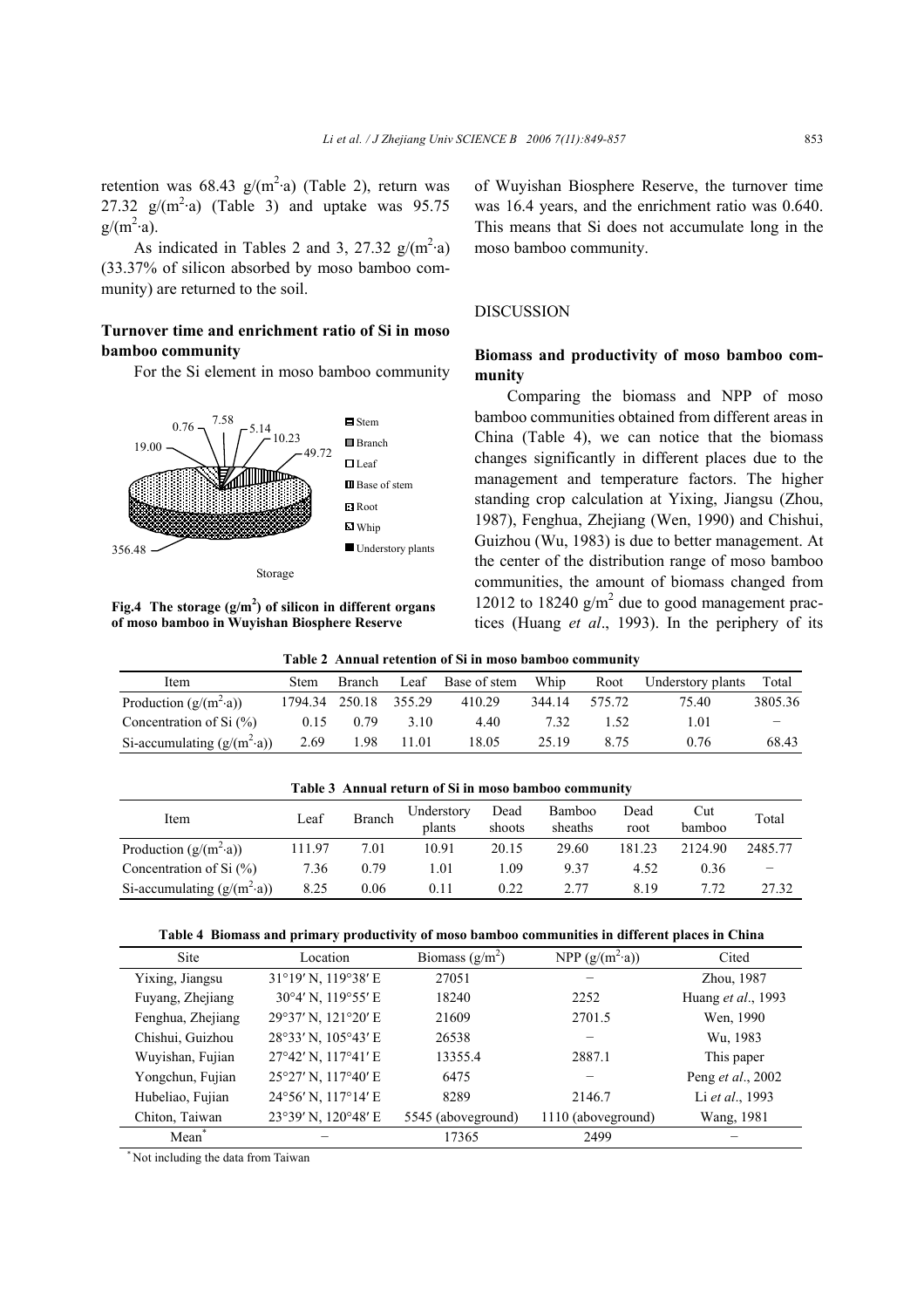distribution, the calculated standing crop was as low as 6475~8289 g/m2 (Peng *et al*., 2002; Li *et al*., 1993) due to the temperature, or other factors.

Moso bamboo is a widely distributed plant in China. Other works on this plant community conducted in Guangxi, Hubei and other areas focus on its structure or nutrition diagnosis (Nie, 1992; Chen *et al*., 2004). The productivity of the moso bamboo community varied from 2146 to 2887  $g/(m^2 \cdot a)$  in northern area. We think that this is affected mainly by temperature.

The annual productivity of moso bamboo community of Wuyishan Biosphere Reserve was higher than some bamboo communities occurring elsewhere, but due to the relatively poor management, the biomass measurement is still lower than that reported from areas such as Yixing in Jiangsu Province, and Fenghua in Zhejiang Province. This means that in northern Fujian, there is a potential to improve on the management and enhance its biomass production.

In comparison, the moso bamboo community productivity is still higher than that reported for the evergreen broadleaved community (about 1382~1922  $g/(m^2 \cdot a)$ ) in the same subtropical zone (Dang and Wu, 1994; Lin *et al*., 1996; Sun, 2005). This means that the moso bamboo community is a good sustainable forest to have in the China countryside.

# **Concentration and storage of Si in moso bamboo community**

The results of our study showed that the silicon concentration in organs of moso bamboo plants ranges from 0.15% to 7.32%. In a similar study on moso bamboo community in Asia, the silicon concentration ranges from 0.10% to 7.6% in various organs of moso bamboo plants (Takahashi *et al*., 1981; Huang, 1983; Chen, 1984; Lux *et al*., 2003). In the organs of other bamboo plants, *Pleioblastus amarus* and *Phyllostachys praecox* f. *preveynalis*, it ranges from 1.10% to 6.43% (Jiang and Yu, 2000; Liu *et al*., 2004). In the stem of *Spartina anglica*, the silicon concentration ranges between 0.35% and 1.17% (de Bakker *et al*., 1999). Most researchers agree that the content of silicon is higher in gramineous plants than in non-gramineous plants.

Our study showed further that the amount of silicon stored in the moso bamboo community of the Wuyishan Biosphere Reserve reaches to 448.15  $g/m^2$ . This may explain why the growth of moso bamboo community is better here in the central area of the range of this type of community when compared to the same bamboo community growing at the southern periphery of the range where the silicon contents of the bamboo community is a low 70.03  $g/m^2$  (Li and Lin, 1995).

Usually, silicon concentration in non-gramineous plants is lower than 2% (Lu and Wu, 1991; de Bakker *et al*., 1999). Silicon is an important nutrient for gramineous pasture plants, gramineous crops and bamboo plants. Abundant supply of  $SiO<sub>2</sub>$  can increase therefore the production of these plants substantially, and increase also their resistance to injury by diseases (Winslow *et al*., 1997; Li *et al*., 1998a; Xu *et al*., 2004).

This research showed that Si is important in moso bamboo community. Its concentration and deposition in the bamboos is much higher than those of other nutrient elements. The Ca storage in some tropical forests are reported to be as high as 6.8~11.3  $g/m^2$  in the aboveground part (Jiang and Lu, 1991), and in some subtropical evergreen broadleaved forests, it is reported to be as high as  $103.0 \sim 201.9$  g/m<sup>2</sup> (Li *et al*., 1998b; Liu e*t al*., 1995), but in moso bamboo community the amount of Ca storage is as low as 5.84~9.83  $g/m^2$ . According to the findings above, we propose, in addition, that in gramineous pasture plants, gramineous crops and bamboo plants, Si may serve as substitute for Ca in some ways.

# **Biogeochemical cycle of Si in moso bamboo community**

Biogeochemical cycle refers to natural processes that recycle nutrients in various chemical forms from the nonliving environment to living organisms, and then back to the nonliving environment (Miller, 2001).

The uptake of silicon in moso bamboo community was shown in this study to be 95.75  $g/(m^2 \cdot a)$ . The figures are much higher than those reported for N  $(9.46 \text{ g/(m}^2 \cdot a))$ , P  $(0.43 \text{ g/(m}^2 \cdot a))$  (Lin *et al.*, 1997), Na (0.178 g/(m2 ·a)) (Lin *et al*., 1998), Mg (1.87  $g/(m^2 \cdot a)$ ) (Li *et al.*, 1998b), Ca (4.66~19.94  $g/(m^2 \cdot a)$ ), K  $(1.80~14.49 \text{ g/(m}^2 \cdot a))$  (Sun, 2005) in broadleaved forests in the same subtropical zone. In the case of silicon, 74.98% of which is shown to be retained in the bamboo plants, while the remaining portion in its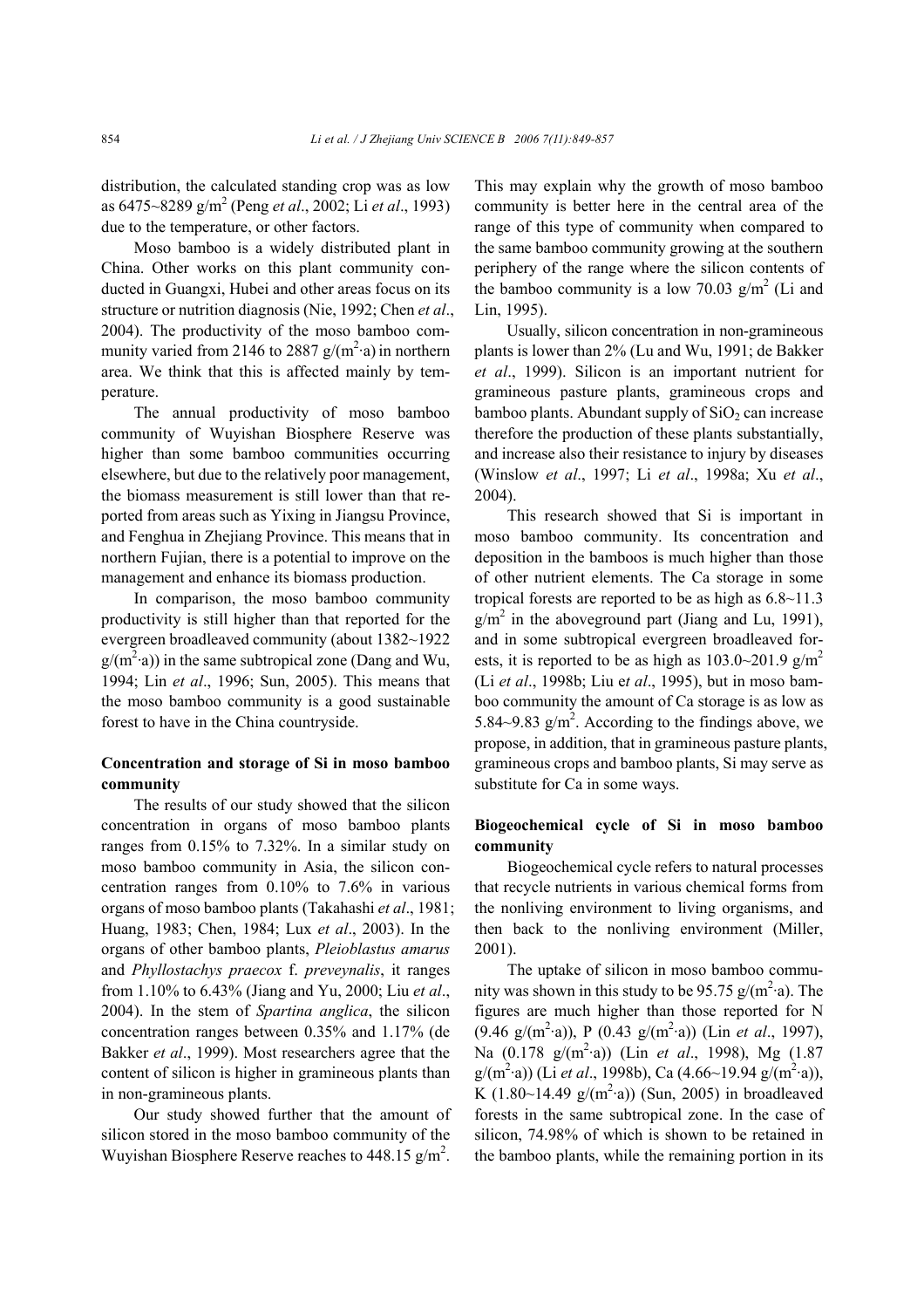organic form is returned to the soil. This means that moso bamboo community can efficiently take up and accumulate silicon from arid soil and use it to support its growth in height; thus, the moso bamboo community contributes to prevent silicon erosion greatly.

Our study also showed that silicon was not recycled and accumulated further in the moso bamboo community of Wuyishan Biosphere Reserve, probably because the community is located inside the nature reserve and is being protected; so the old individual bamboo trees are not harvested. In other moso bamboo communities elsewhere, it is advisable to continue to remove the old bamboo trees in order to help recycle this element by absorbing it from the soil.

# **Estimation of Si accumulation in organic pool by moso bamboo community in China**

Si accumulated in leaves and roots represents a huge biological pool of Si in area covered with bamboo vegetation. It has been demonstrated that a mat of fine roots developed by the bamboo community serves as an efficient nutrient recovery mechanism by minimizing the loss brought about by leaching to the subsoil in tropical forests (Stark and Jordan, 1978). Moreover, deeply penetrated bamboo roots (up to a depth of 75 cm) are thought to constitute a 'nutrient pump' that recovers nutrients from the lower part of the soil horizon (Christanty *et al*., 1997; Hu *et al*., 1994).

According to this research, at the center of the range of moso bamboo forests, 3754.8 kg of biogenic Si is present in soil per  $hm^2$ . Take the whole distribution of bamboo forests in China, the moso bamboo forests, with coverage area of over  $2.8 \times 10^6$  hm<sup>2</sup> throughout the subtropical region (Huang and Zhang, 1992), can store about  $1.26 \times 10^{10}$  kg silicon in the organic pool. This shows that the moso bamboo plants contribute greatly to the storing of silicon by the biomineralization process. This may prevent eutrophication of nearby waterbodies through the growth of diatoms brought by soil erosion.

## ACKNOWLEDGEMENT

We thank Liu, C.D. and Liu, D.R. of Administrative Bureau of Wuyishan National Nature Reserve for field help, Tan, Bentio C. of National University of Singapore, Tang, J.J. of Zhejiang University, Chen, S.B. of Institute of Botany, the Chinese Academy of Sciences and anonymous reviewers who improved the manuscript with their comments.

#### **References**

- Alexandre, A., Meunier, J.D., Colin, F., Koud, J.M., 1997. Plant impact on the biogeochemical cycle of silicon and related weathering processes. *Geochim. Cosmochim. Acta*, **61**(3):677-682. [doi:10.1016/S0016-7037(97)00001-X]
- Basile-Doelsch, I., Meunier, J.D., Parronm, C., 2005. Another continental pool in the terrestrial silicon cycle. *Nature*, **433**(7024):399-402. [doi:10.1038/nature03217]
- Berner, R.A., 1997. The rise of plants and their effect on weathering and atmospheric CO<sub>2</sub>. *Science*, **276**(5312): 544-546. [doi:10.1126/science.276.5312.544]
- Chen, R., 1984. Species of Bamboo and Their Planting and Using. Chinese Forestry Press, Beijing (in Chinese).
- Chen, W.W., Luo, Z.J., Chen, F., Lu, J.W., Ding, C.P., 2004. The nutrition status and nutrition diagnosis of bamboo leaves in the South of Hubei. *Journal of Northeast Forestry University*, **32**(2):41-44 (in Chinese).
- Christanty, L., Kimmins, J.P., Mailly, D., 1997. 'Without bamboo, the land dies': a conceptual model of the biogeochemical role of bamboo in an Indonesian agroforestry system. *For. Ecol. Manage.*, **91**(1):83-91. [doi:10. 1016/S0378-1127(96)03881-9]
- Dang, C.L., Wu, Z.L., 1994. Studies on the net primary production of *Castanopsis orthacantha* community. *Journal of Yunnan University (Natural Sciences)*, **16**(3):200-204 (in Chinese).
- de Bakker, N.V.J., Hemminga, M.A., van Soelen, J., 1999. The relationship between silicon availability, and growth and silicon concentration of the salt marsh halophyte *Spartina anglica*. *Plant and Soil*, **215**(1):19-27. [doi:10.1023/ A:1004751902074]
- Derry, L.A., Kurtz, A.C., Ziegler, K., Chadwick, O.A., 2005. Biological control of terrestrial silica cycling and export fluxes to watersheds. *Nature*, **433**(7027):728-731. [doi:10. 1038/nature03299]
- Epstein, E., 1994. The anomaly of silicon in plant biology. *Proc. Natl. Acad. Sci. USA*, **91**(1):11-17. [doi:10.1073/ pnas.91.1.11]
- Epstein, E., 1999. Silicon. *Annu. Rev. Plant Physiol. Plant Mol. Biol.*, **50**(1):641-664. [doi:10.1146/annurev.arplant.50.1. 641]
- Gao, X.P., Zou, C.Q., Wang, L.J., Zhang, F.S., 2004. Silicon improves water use efficiency in maize plants. *J. Plant Nutr.*, **27**(8):1457-1470. [doi:10.1081/PLN-200025865]
- Graetz, R.E., Skjemstad, J.O., 2003. The Charcoal Sink of Biomass Burning on the Australian Continent. CSIRO Atmospheric Research Technical Paper No. 64, CSIRO, Victoria.
- Hu, B.T., Wang, Z.L., Hong, S.S., 1994. Geographic distribution and content of available silicon in soils under *Ph*. *pubescens* stands in Zhejiang and Fujian Provinces.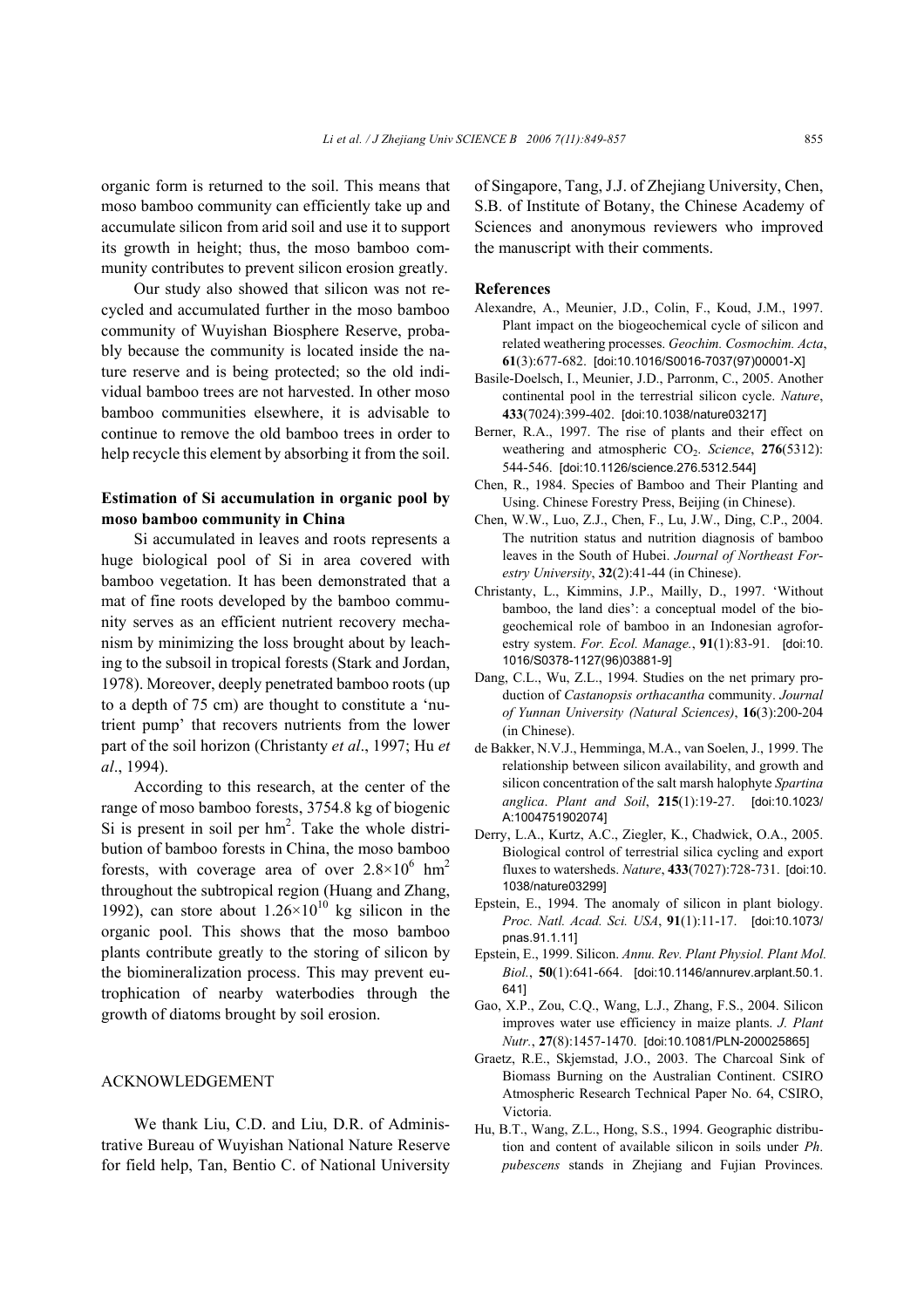*Forest Research*, **7**(4):364-370 (in Chinese).

- Huang, P.H., 1983. Researches on the dynamic change of mineral nutrient elements in moso bamboo. *Journal of Bamboo Research*, **2**(1):87-111 (in Chinese).
- Huang, Y.P., Zhang, X.H., 1992. The Moso Bamboo. Xiamen University Press, Xiamen (in Chinese).
- Huang, Q.M., Yang, D.D., Shen, Y.G., Qiu, G.X., 1993. Studies on the primary productivity of bamboo (*Phyllostachys pubescens*) grove. *Forest Research*, **6**(5): 536-540 (in Chinese).
- Jiang, Y.X., Lu, J.P., 1991. Tropical Forest Ecosystems of Jianfengling in Hainan Island, China. Science Press, Beijing (in Chinese).
- Jiang, P.K., Yu, Y.W., 2000. Nutrition elements contained in leafs of *Phyllostachys praecox* f. *preveynalis* and soil nutrients. *Journal of Zhejiang Forestry College*, **17**(4):360-363 (in Chinese).
- Li, Z.J., Lin, P., 1995. Accumulation and distribution of nutrient elements in *Phyllostachys pubescens* forest of south Fujian. *Chinese Journal of Applied Ecology*, **6**(Suppl.): 9-13 (in Chinese).
- Li, Z.J., Lin, P., Qiu, X.Z., 1993. Studies on the biomass and productivity of *Phyllostachys pubescens* community in south Fujian. *Journal of Xiamen University (Natural Science)*, **32**(6):762-767 (in Chinese).
- Li, Z.J., He, J.Y., Fang, Y.H., Liu, C.D., Zhang, J.S., Lin, Y.M., Lin, P., 1998a. Study on Biological Cycle of Silicon Element in Moso Bamboo Community in Wuyishan Mountains. *In*: Lin, P. (Ed.), Wuyishan Research Series, Forest Ecosystem (1). Xiamen University Press, Xiamen, p.153-157 (in Chinese).
- Li, Z.J., Lin, Y.M., Yang, Z.W., Lin, P., 1998b. Accumulation and cycling of Ca and Mg in *Castanopsis eyrei* community in Wuyishan Mountains. *Chinese Journal of Applied Ecology*, **9**(6):592-596 (in Chinese).
- Li, Z.J., Liu, C.D., Yang, Z.W., He, J.Y., Lin, P., 2000. Comparison of species diversity between closed and stable *Castanopsis eyrei* forests and *Castanopsis eyrei* forests with human disturbance in Mount Wuyi Nature Reserve. *Journal of Phytoecology*, **24**(1):64-68 (in Chinese).
- Li, Z.J., Chen, X.L., Zheng, H.L., 2004. Ecology, 2nd Ed. Science Press, Beijing (in Chinese).
- Liang, Y.C., 1999. Effects of silicon on enzyme activity and sodium, potassium and calcium concentration in barley under salt stress. *Plant and Soil*, **209**(2):217-224. [doi:10.1023/A:1004526604913]
- Liese, W., 2001. Advances in bamboo research. *Journal of Nanjing Forestry University*, **25**(4):1-6.
- Lin, P., 1986. Phytocoenology. Shanghai Science and Technology Press, Shanghai (in Chinese).
- Lin, P., Ye, Q.H., 1993. Distribution and vegetation types of Huanggangshan in Wuyishan Mountains of Fujian, China. *Braun-Blanquetia*, **8**:56-69.
- Lin, Y.M., Lin, P., Li, Z.J., He, J.Y., Liu, C.D., 1996. Biomass and productivity of *Castanopsis eyrei* community in Wuyi Mountains. *Journal of Xiamen University (Natural*

*Science)*, **35**(2):269-275 (in Chinese).

- Lin, Y.M., Li, Z.J., Yang, Z.W., Lin, P., He, J.Y., Liu, C.D., 1997. Accumulation and biological cycle of N and P elements in *Castanopsis eyrei* in Wuyi Mountains. *Journal of Xiamen University (Natural Science)*, **36**(3): 460-465 (in Chinese).
- Lin, Y.M., Lin, P., Li, Z.J., Yang, Z.W., Liu, C.D., Wang, J.S., 1998. Accumulation and biological cycle of K and Na elements in *Castanopsis eyrei* in Wuyi Mountains. *Journal of Xiamen University (Natural Science)*, **37**(5): 283-288 (in Chinese).
- Liu, X.D., 1996. The role of the silicate involved in community succession of the phytoplankton. *Marine Environmental Science*, **15**(2):38-43 (in Chinese).
- Liu, W.Y., Xie, S.C., Xie, K.J., 1995. Nutrients accumulation and cycle on *Lithocarpus xylocarpus* community in North Part of Ailao Mountains, Yunnan, China. *Acta Botanica Yunnanica*, **17**(2):175-181 (in Chinese).
- Liu, L., Lin, X.C., Jin, A.W., Feng, T.X., Zhou, C.P., Ji, Z.F., 2004. Analysis of nutrient elements in various organs of *Pleioblastus amarus*. *Journal of Zhejiang Forestry College*, **21**(2):172-175 (in Chinese).
- Lu, J.P., Wu, Z.M., 1991. Phytochemistry characteristics of tropical forests in Jianfeng Mountains. *Forest Research*, **4**(1):1-9 (in Chinese).
- Lux, A., Luxová, M., Abe, J., Morita, S., Inanaga, S., 2003. Silicification of bamboo (*Phyllostachys heterocycla* Mitf.) root and leaf. *Plant and Soil*, **255**(1):85-91. [doi:10. 1023/A:1026157424794]
- Miller, G.T., 2001. Environmental Science: Working with the Earth. Brooks/Cole, Pacific Grove, California.
- Nayar, P.K., Misra, A.K., Patnaik, S., 1977. Evaluation of silica-supplying power of soils for growing rice. *Plant and Soil*, **47**(2):487-494. [doi:10.1007/BF00011505]
- Nie, D.P., 1992. The structure characteristics of bamboo groves in Dagangshan region, Jiangxi Province. *Forest Research*, **5**:693-699 (in Chinese).
- Peng, Z.Q., Lin, Y.M., Liu, J.B., Zhou, X.H., Guo, Z.J., Guo, Q.R., Lin, P., 2002. Biomass structure and energy distribution of *Phyllostachys heterocycla* cv. *pubescens* population. *Journal of Xiamen University (Natural Science)*, **41**:579-583 (in Chinese).
- Pereira, C.E.D., Felcman, J., 1998. Correlation between five minerals and the healing effect of Brazilian medicinal plants. *Biological Trace Element Research*, **65**(3): 251-259.
- Raven, J.A., 2003. Cycling silicon—the role of accumulation in plants. *New Phytologist*, **158**(3):419-430. [doi:10.1046/ j.1469-8137.2003.00778.x]
- Stark, N., Jordan, C.F., 1978. Nutrient retention by the root mat of an Amazonian rainforest. *Ecology*, **59**(3):434-437. [doi:10.2307/1936571]
- Sun, H.L., 2005. Ecosystems of China. Science Press, Beijing (in Chinese).
- Takahashi, E., Miyake, Y., 1976. Distribution of silica accumulator plants in the plant kingdom. (1) Monocotyledons. *J. Sci. Soil Manure*, **47**:296-300 (in Japanese).